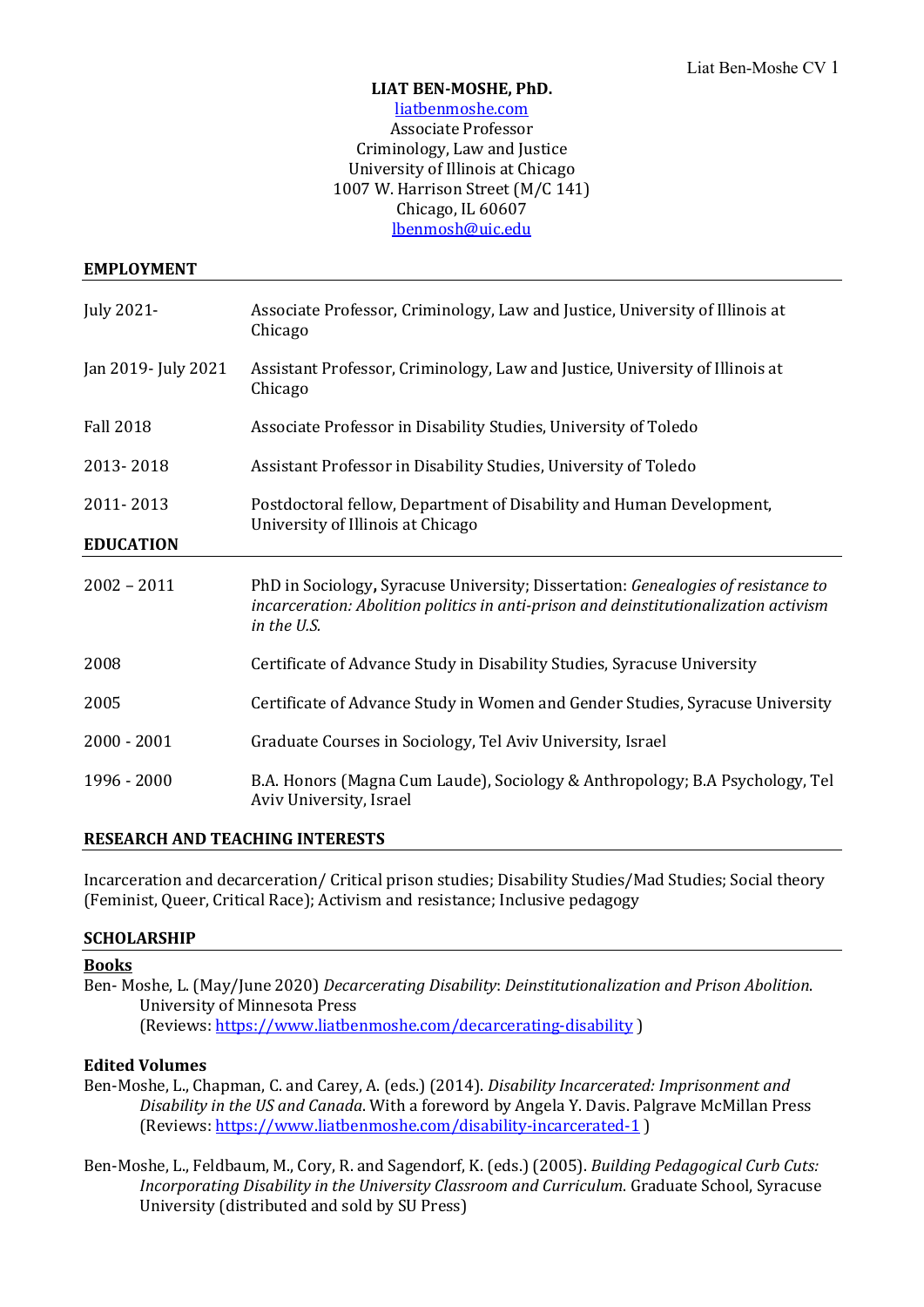## **Journal Publications**

- Rodriguez, SM, Ben-Moshe, L and Rakes, H (2020) Carceral Protectionism and the Perpetually (In)Vulnerable. *Criminology & Criminal Justice*. 2020; 20(5): 537-550. (Special Issue of *Criminology and Criminal Justice* on 'Queer Theory and Criminology')
- Ben-Moshe, L. (2018) Dis-Epistemologies of Abolition. *Critical Criminology*, 26(3), 341-355
- Ben-Moshe, L. (2018). "Dis-orientation, dis-epistemology and abolition." *Feminist Philosophy Quarterly* 4, (2). Article 5.<https://ir.lib.uwo.ca/fpq/vol4/iss2/5>
- Ben-Moshe, L. (2017) Why prisons are not the new asylums. *Punishment and Society* 19 (3), pp. 272 289
- Aho, T. Ben-Moshe, L. and Hilton, L. (eds.) (2017). Forum on Mad Studies and Affect Theory. *American Quarterly* 69 (2)
- Aho, T. Ben-Moshe, L. and Hilton, L. (2017). Mad Futures: Affect/Theory/Violence. *American Quarterly*  69 (2), 291-302
- Ben-Moshe, L, Nielsen, K., Day, A., and Ferris, J. (eds.) (2015) Interventions in Disability Studies Pedagogy. With introduction by the editors. Special issue of *Disability Studies Quarterly* 35 (2)
- Ben-Moshe, L. and Magaña, S. (eds.) (2014). Special issue on Race, Gender and Disability. *Journal of Women, Gender and Families of Color*, with introduction by the editors: "Intersectionality, Disability Studies, and Families of Color", 105-114
- Ben-Moshe, L. (2014). Deinstitutionalization: A case study in carceral abolition. *SCAPEGOAT: Architecture | Landscape | Political Economy.* Vol 7 (Fall/Winter), 13-27
- Ben-Moshe, L. (2013). Disabling Incarceration: Connecting Disability to Divergent Confinements in the USA. *Critical Sociology* 39 (3), 385-403 [Online First-2012)
- Ben-Moshe, L. (2011). The Contested meaning of "Community" in Discourses of Deinstitutionalization and Community Living in the Field of Developmental Disability. *Research in Social Science and Disability* Vol. 6, Special issue on Disability and Community, 241-264
- Ben-Moshe, L. and Colligan, S. (eds.) (2007). The State of Disability in Israel/Palestine. Special issue of *Disability Studies Quarterly* 27 (4), with Introduction by the editors
- Ben-Moshe, L. and Powell, J. (2007) Sign of our times? Revisi(tin)g the International Symbol of Access. *Disability & Society* Vol. 22, Issue 5: 489- 506
	- abridged version in the "Icon" issue of *Stimulus-Respond* Magazine (November 2009)
- Ben-Moshe, L. (Spring 2006). Infusing Disability in the Curriculum: The Case of Saramago's *Blindness. Disability Studies Quarterly*, 26 (2)

### **Book Chapters**

- Ben-Moshe, L. (2022) Refuting Carceral Logics and Their Alternatives: Toward Noncarceral (Disability) Futures. *In Disability (In)Justice: Examining Criminalization in Canada.* Edited by Kelly Fritsch, Jeffrey Monaghan, and Emily van der Meulen. University of British Columbia Press
- O'Leary, M. and Ben-Moshe, L. (2019) Homage to Lucas: The politics of "treatment" and "choice" in neoliberal times. In Andrea Daley, Lucy Costa and Peter Beresford (eds.) *Madness, Violence and Power,* 115-135. University of Toronto Press

Withers, AJ and Ben-Moshe, L. (2019). Radical Disability Politics: A Roundtable, with Lydia X. Z. Brown,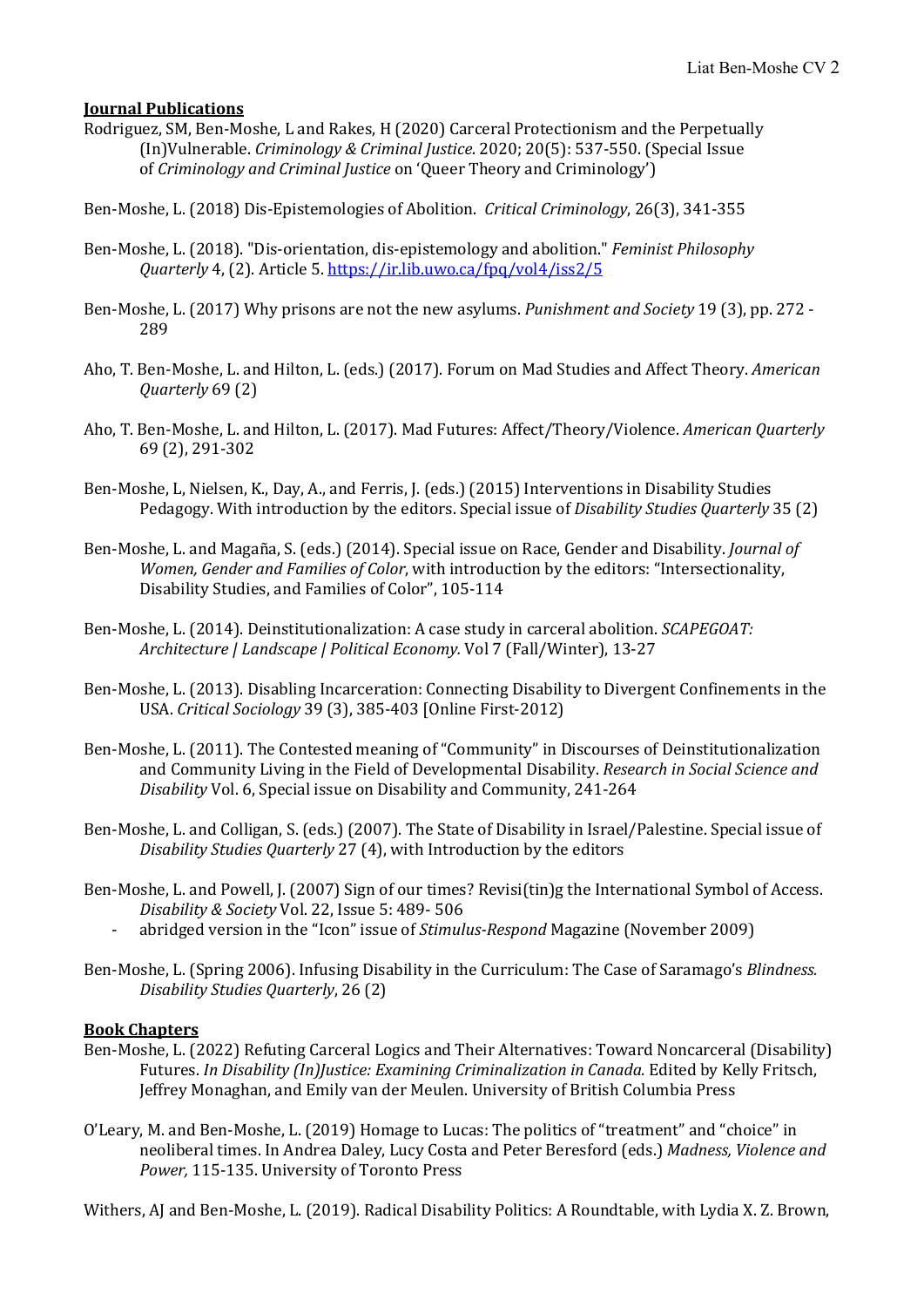Loree Erickson, Rachel da Silva Gorman, Talila A. Lewis, Lateef McLeod and Mia Mingus. In Kinna, R. and Gordon, U. (eds.) *Routledge Handbook of Radical Politics*, 178-193. Routledge

- Ben-Moshe, L. (2017) "The institution yet to come:" Analysing incarceration through a disability lens. In Davis, L. J. (ed.) *The Disability Studies Reader,* Fifth Edition. 119-132. Routledge. (First published in the Fourth Edition, 2013)
- Ben-Moshe, L. and Stewart, J. (2016) Disablement, Prison and Historical Segregation- 15 years later. In Malhotra, R. (ed.) *Disability Politics in a Global Economy: Essays in Honor of Marta Russell.* 87- 104. Routledge
- Ben-Moshe, L. Shelly, S. and Dalumy, I. (2016) Outline for feminist disability studies in Israel. *Disability Studies: A reader*, 264-275. Jerusalem: Van Leer Institute (in Hebrew)
- Ben-Moshe, L. (2016). Movements at war? Disability and anti-occupation activism in Israel. In Block, P., Kasnitz, D., Pollard, N. and Nishida, A. (eds.) *Occupying Disability: Identity, Community and Justice.* 47- 61. Springer Publishing
- Ben-Moshe, L., Gossett, C., Mitchell, N. and E.A Stanley (2015) Critical Theory, Queer Resistance, and the Ends of Capture. In Adelsberg, G. and Guenther, L. (eds.) *Death and Other Penalties: Philosophy in a Time of Mass Incarceration*, 267-369. Fordham University Press
- Chapman, C., Ben-Moshe, L. & Carey, A. C. (2014) Reconsidering confinement: Interlocking locations and logics of confinement. In Ben-Moshe, L., Chapman, C. and Carey, A. (eds.) *Disability Incarcerated: Imprisonment and Disability in US and Canada*. 3-24. Palgrave McMillan Press
- Ben-Moshe, L. (2014) Alternatives to (disability) incarceration. In Ben-Moshe, L., Chapman, C. and Carey, A. (eds*.) Disability Incarcerated: Imprisonment and Disability in US and Canada*, 255-272. Palgrave McMillan Press
- Ben-Moshe, L. (2013) The tension between abolition and reform. In Nagel, M. and Nocella, A. J. II (eds.). *The End of Prisons: Reflections from the Decarceration Movement*. 83-92. Rodopi Press: Value Inquiry Book Series
- Ben-Moshe, L., Nocella, A. J. II and Withers, AJ (2013) Queer-Cripping Anarchism: Intersections and Reflections on Anarchism, Queer-ness, and Dis-Ability. In Darling, C. Rogue, J., Shannon, D. and Volcano, A. (eds.) *Queering Anarchism*, 207-220. AK Press
- Ben-Moshe, L. and Colligan, S. (2010). Regimes of normalcy in the academy: The experiences of disabled faculty. In Nocella, A., Best, S. and McLaren, P. (eds.) *Academic Repression: Reflections from the Academic Industrial Complex*. 374- 385. AK Press
- Ben-Moshe, L., Hill, D., Nocella, A. J. II, and Templer, B. (2009). Dis-Abling Capitalism and an Anarchism of 'Radical Equality' in Resistance to Ideologies of Normalcy. In Amster, R., DeLeon, A., Fernandez**,** L**.,** Nocella, A., Shannon, D. (eds.) *Contemporary Anarchist Studies*, 113- 122. Routledge Press.
- Ben-Moshe, L. (2005). Lame Idea: Disabling Language in the Classroom. In Ben-Moshe, L., Feldbaum, M., Cory, R. and Sagendorf, K. (eds.) *Building Pedagogical Curb Cuts: Incorporating Disability in the University Classroom and Curriculum.* Syracuse, NY: Graduate School, Syracuse University

### **Book Reviews**

- Ben-Moshe, L. (2018) The State of (intersectional analysis of) State Violence. *Women Studies Quarterly*, 46(3), 306-311.
- Ben-Moshe, L. (2016) Searching for a Rose Garden. *Mad in America*. [https://www.madinamerica.com/2016/09/searching-for-a-rose-garden-challenging](https://www.madinamerica.com/2016/09/searching-for-a-rose-garden-challenging-psychiatry-fostering-mad-studies/)[psychiatry-fostering-mad-studies/](https://www.madinamerica.com/2016/09/searching-for-a-rose-garden-challenging-psychiatry-fostering-mad-studies/)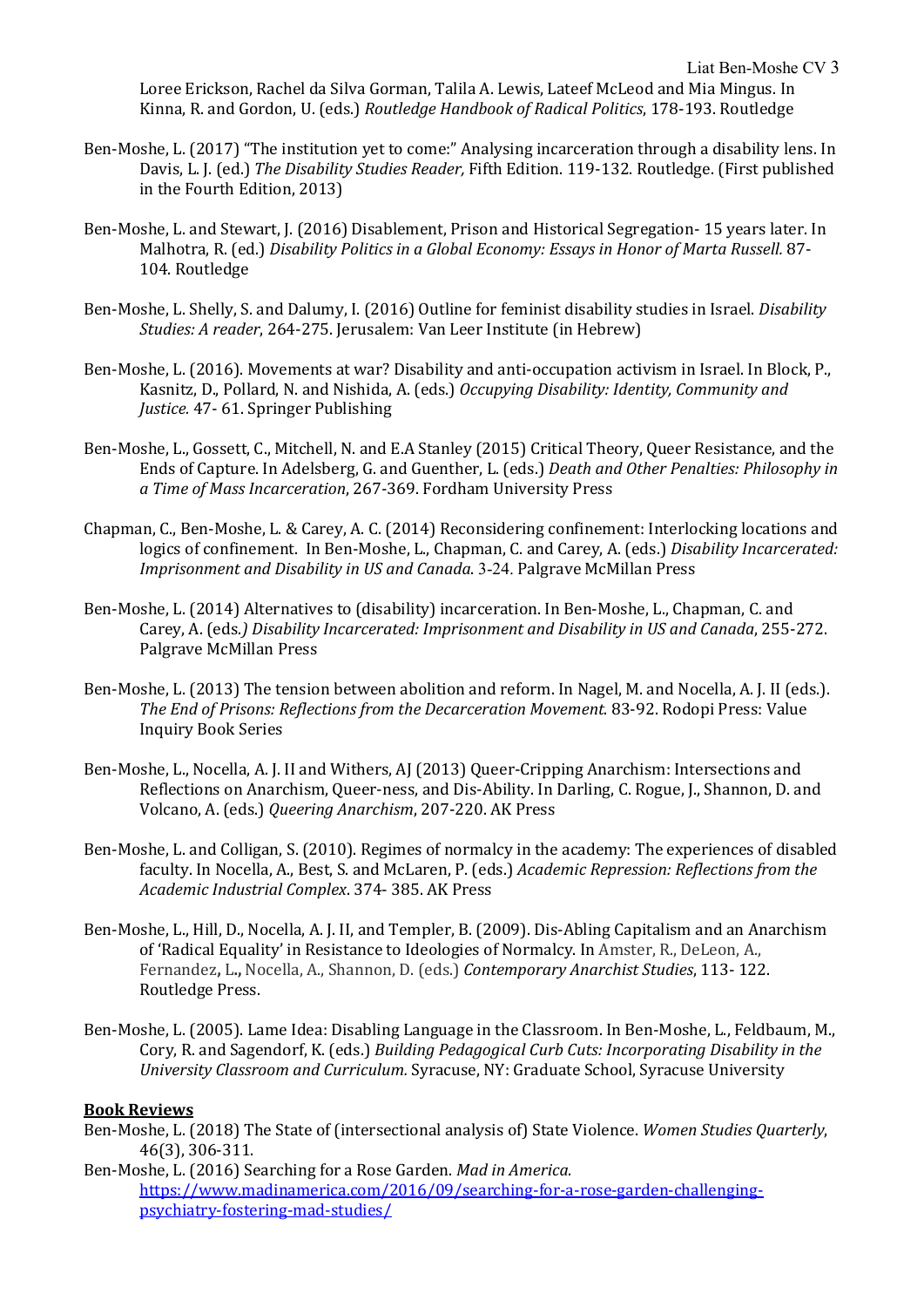# **Forthcoming**

- Ben-Moshe, L, Meiners, E. and Erevelles, N. (In Press). Abolishing Innocence: Disrupting the Pathology of Childhood. In Chloë Taylor and Kelly Struthers Montford (eds.) *Building Abolition: Decarceration and Social Justice*. Routledge (Penal Abolition and Transformative Justice series)
- Khan M. and Ben-Moshe, L. (under copy editing) Transinstitutionalization. In J. N. Lester and M. O'Reilly (editors) *Palgrave Encyclopedia of Critical Perspectives on Mental Health*. Palgrave/Springer

# **Other Publications**

- Ben-Moshe, L. (October 2018) Weaponizing Disability. *Periscope: Social Text Online* (part of the forum "Jasbir Puar: From Terrorist Assemblages to The Right to Maim"). [https://socialtextjournal.org/periscope\\_article/weaponizing-disability/](https://socialtextjournal.org/periscope_article/weaponizing-disability/)
- Parsons, A., Rembis, M. and Ben-Moshe, L. (2018) Reviving the Asylum Is Not the Answer to Gun Violence. TruthOut[. https://truthout.org/articles/reviving-the-asylum-is-not-the-answer-to](https://truthout.org/articles/reviving-the-asylum-is-not-the-answer-to-gun-violence/)[gun-violence/](https://truthout.org/articles/reviving-the-asylum-is-not-the-answer-to-gun-violence/) Published March 23.
- Graziani, C., Ben-Moshe, L. and Cole, E. (2017) *Beyond Alternatives to Incarceration and Confinement: A Critical Report*. Grassroots Leadership Publication. Available at <http://grassrootsleadership.org/research.html>
- Ben-Moshe, L. (2014). Prisons and the "new asylums." *Asylum: An International Magazine for Democratic Psychiatry* 21 (4), 16-19
- Ben-Moshe, L. and Meiners, E. (Fall 2014) Beyond Prisons, Mental Health Clinics: When Austerity Opens Cages, Where Do the Services Go? *Public Eye* (special topic: neoliberalism). Available at [http://www.politicalresearch.org/2014/10/09/beyond-prisons-mental-health-clinics-when](http://www.politicalresearch.org/2014/10/09/beyond-prisons-mental-health-clinics-when-austerity-opens-cages-where-do-the-services-go/)[austerity-opens-cages-where-do-the-services-go/#](http://www.politicalresearch.org/2014/10/09/beyond-prisons-mental-health-clinics-when-austerity-opens-cages-where-do-the-services-go/)

## **HONORS AND AWARDS**

- IRRPP (Institute on Race and Public Policy) at UIC: course release for 2020-2021 for the research project "Racializing Anti-Psychiatry and Prison Organizing: The Case Against the Violence Center in the 1970s"
- American Association of University Women (AAUW) Postdoctoral Research Fellowship recipient for 2017-2018
- President's Outstanding New Scholar Award, *Western Social Science Association* (\$1000) (2016) Teaching Fellow, University of Toledo (2014-2016)
- Publication subvention grant for the anthology *"Disability Incarcerated",* University of Toledo (\$1200, 2013)
- *Outstanding Dissertation Award,* Maxwell School of Citizenship and Public Affairs, Syracuse University (500\$), 2012

*Outstanding Teaching Award,* Graduate School, Syracuse University, 2011

- University of Michigan National Center for Institutional Diversity (NCID) *Exemplary Diversity Scholar Citation* 2009-2010
- *Sociology dissertation fellowship*, Maxwell School of Citizenship and Public Affairs, Syracuse University 2009- 2010 (full stipend for a year)

## **PRESENTATIONS**

## **Refereed Presentations 2012- Present**

- Carceral Protectionism and the Perpetually (In)Vulnerable. *American Studies Association* (October 2021)
- Prisons and criminal injustice as a disability and social justice issue. *American Sociological Association* annual meeting, NYC (August 2019)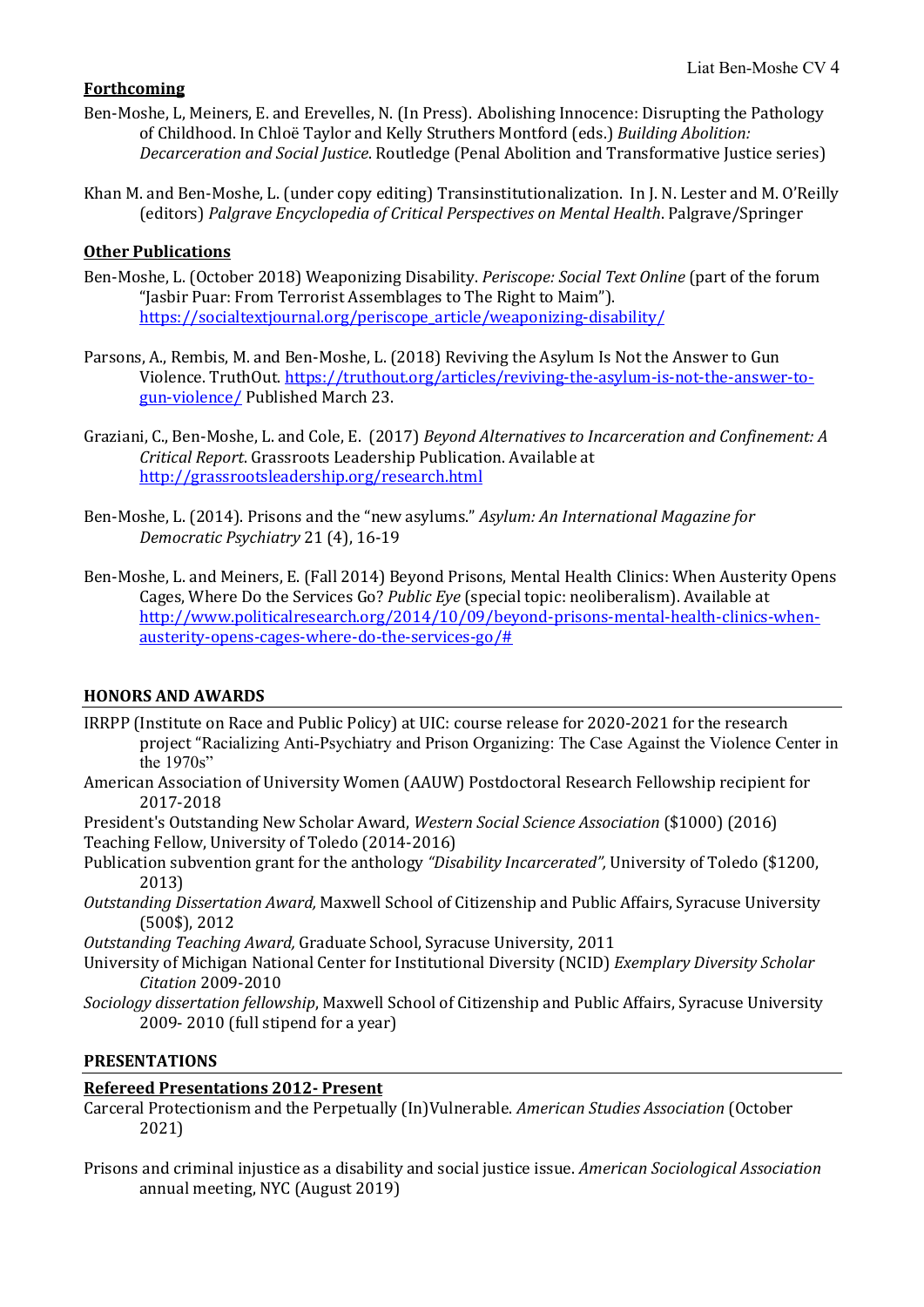- Trying Practice: The everyday work of building abolition. *National Women Studies Association* conference, Atlanta (November 2018)
- Carceral Ableism/Sanism and alternatives to incarceration. *Society for the Study of Social Problems* annual meeting, Philadelphia (August 2018)
- Carceral Ableism. *Carceral Cultures* conference. Vancouver, BC, Canada (March 2018)
- Abolition dis-epistemologies: Against carceral feminism and ableism. *National Women Studies Association* conference, Baltimore (November 2017)
- Carceral Ableism. *American Studies Association* conference, Chicago (October 2017)
- When carceral humanism meets carceral ableism: Disability, mental health and "alternatives" to incarceration. *International Conference on Penal Abolition*, New Bedford MA (July 2017)
- Disruption of the (white/able) neighborhood: NIMBY, race, disability and deinstitutionalization. *Canadian Sociological Association*, Toronto (June 2017)
- Disability, Gender, Race and Deinstitutionalization. *National Women Studies Association* conference, Milwaukee (November 2015)
- Racial-Pathologization and the Rise and Potential Fall of the Carceral. *American Studies Association* conference, Toronto (October 2015)
- Why prisons are not the new asylums, and other tales about deinstitutionalization and incarceration. *Society for the Study of Social Problems* annual conference, Chicago (August 2015); *Western Social Science Association*, Reno NV (April 2016)
- Intersectionality in Disability Studies through the lens of Race, Gender and Families of Color (with Sandy Magaña). *Society for the Study of Social Problems* annual conference, Chicago (August 2015)
- Limitation of litigation: Rights framework in prison and deinstitutionalization case law. *Society for Disability Studies* annual conference, Atlanta (June 2015)
- Disability studies before it had a name: Revisiting the Legacy of Steven J. Taylor. *Society for Disability Studies* annual conference, Atlanta (June 2015)
- Teaching Abolition: A roundtable discussion. *American Studies Association* conference, Los Angeles (November 2014)
- Do alternatives make incarceration…. Sustainable? *Society for Disability Studies* annual conference, Minneapolis, Minnesota (June 2014)
- Disability Incarcerated: The Interface of Imprisonment and Disability, with Chris Chapman and AJ Withers. *ICOPA (International Conference on Penal Abolition),* Ottawa (June 2014)
- Interdisciplinary Interventions in Incarceration and Abolition, Roundtable discussion. *Critical Ethnic Studies* conference, Chicago, IL (September 2013)
- Movements at war? Disability and anti-occupation activism in Israel/Palestine, *Society for the Study of Social Problems* annual conference, NYC (August 2013)
- Queer-Cripping Anarchism. *Debilitating Queerness*: The Sixth Annual DC Queer Studies Symposium, University of Maryland- College Park (April 2013)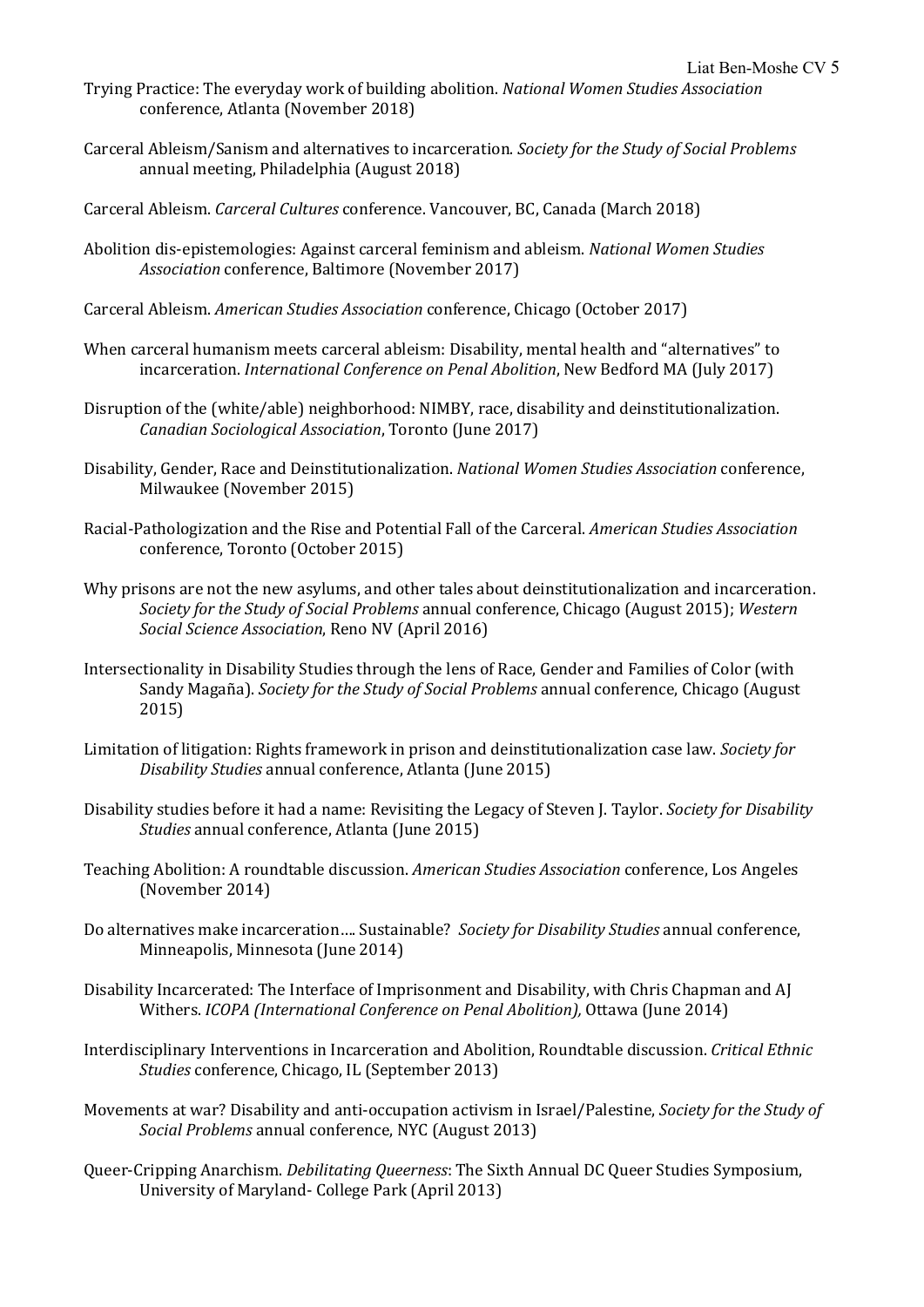- Abolition, reform, utopia and the unfinished. *American Society of Criminology* annual conference, Chicago, IL (November 2012)
- Towards abolition of the carceral: Lessons from deinstitutionalization and prison abolition. *Society for Disability Studies* annual conference, Denver, CO (June 2012)

### **Invited Presentations 2012- Present**

- San Diego State University's Feminist Research Colloquium: Feminist Abolition and Disability Justice (March 23, 2021). With Dr. Subini Annamma
- Longmore Lecture in Disability Studies: Scholar-Activism in 2021. Longmore Institute's Annual lecture (March 4th 2021). Speakers: Aimi Hamraie, Liat Ben-Moshe, Jen White-Johnson, and Milton Reynolds
- Decarcerating Disability. *Criptographies*, University of Michigan (October 2020); University of California San Diego, part of the "Materializing Abolition: Queer and Feminist Strategies" series (February 11, 2021); Duke University, Health Humanities Lab (February 17, 2021); Arizona State University (April 1); Georgetown University (April 12, 2021); Keynote of ADA30 celebration, Oregon state University (May 4, 2021)
- Disability Justice, COVID, and Abolition, An American Studies Association 2020 Freedom Course (Nov 15, 2020). Speakers: Mia Mingus, Talila "TL" Lewis, Liat Ben-Moshe, and Connie Wun
- The Center for "Race," Culture, and Social Justice at Hofstra University "In Conversation" series, with Anita Cameron, Liat Ben-Moshe and Dustin Gibson (April 14th 2021)
- "One-Dimensional Queer by Roderick Ferguson" Book Salon, panelist. 2020 *American Sociological Association* Annual Meeting (canceled due to COVID)
- Decarcerating Disability. Panelist in *"Deviant" Pasts, Subversive Futures? A Virtual LGBTQ+ Studies Symposium.* (April 2020)
- Decarcerating Disability. Doing Abolition symposium, Banff Center, Canada (September 2019); University of Florida, Gainesville (October 2019)
- Ethics of Prison Work. Carceral Studies Symposium. University of Michigan, Ann Arbor (April 2019)
- Resistance to Inclusion and Community Living: NIMBY, Desegregation, and Race-Ability. University of Chicago Disability Studies Workshop (April 2019)
- Feminism and Incarceration. Invited speaker. University of North Carolina- Greensboro (2019)
- Why prisons are not the new asylums. Ohio University, OH (March 2019); Ohio State University, Columbus OH (April 2018); Oregon State University (October 2018)
- Presidential session: Imagining a world without prisons through a feminist lens. *National Women Studies Association* conference, Atlanta (November 2018)
- Academic Labor, Austerity and Authoritarianism. Invited speaker in a panel. *American Studies Association* conference, Atlanta (November 2018)
- Abolition via Litigation? Keynote in *Accessing Justice* conference, Winnipeg, BC, Canada (May 2018)
- Discussant for launch of Jasbir Puar's book "Right to Maim". New York University (November 2017)
- From Activism to Academia. Invited talk for *Disability Studies: A History*. UPENN, Philadelphia (2017)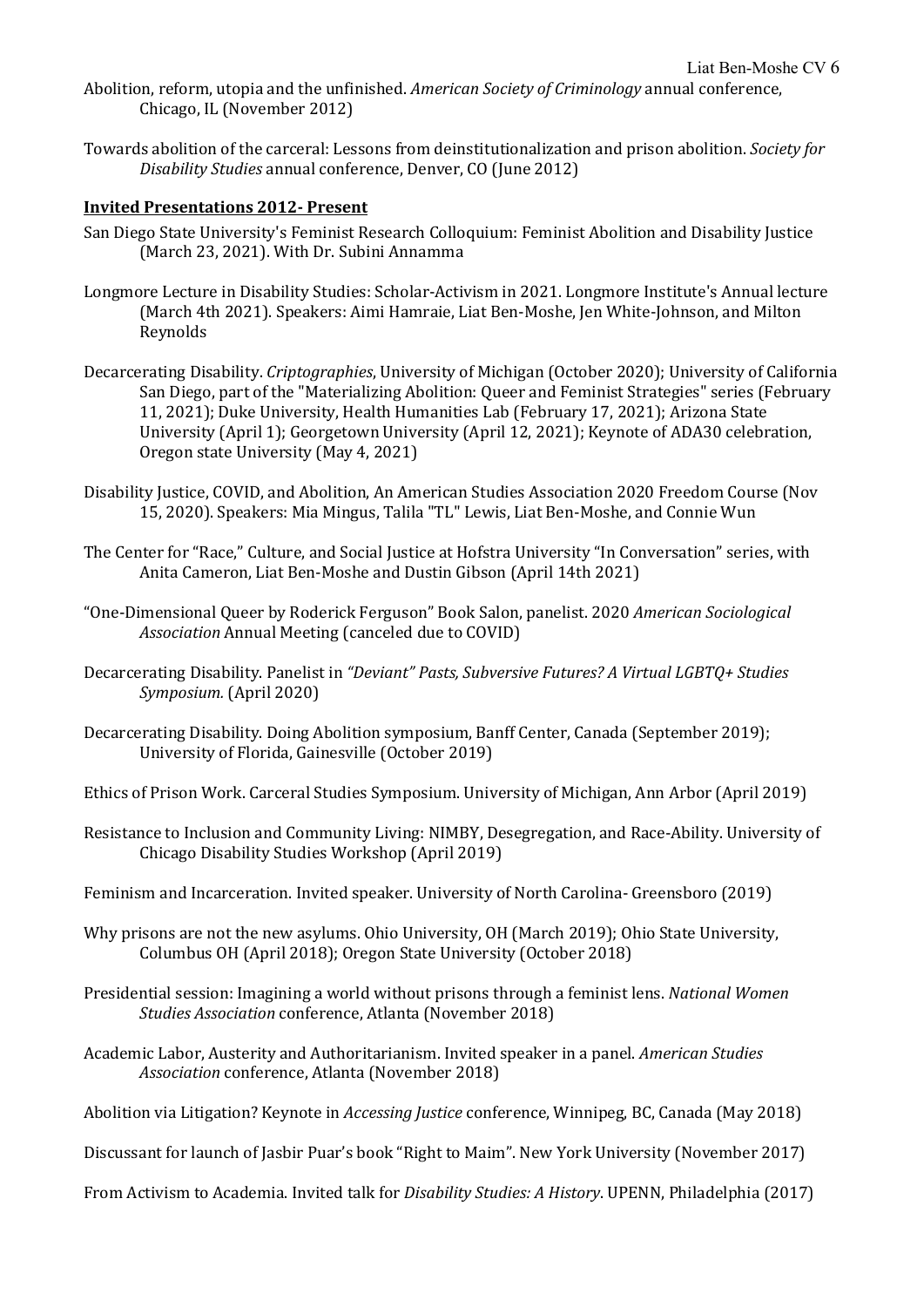- Abolition dis-epistemologies. Philosophy speaker series. Eastern Michigan University, Ypsilanti, Michigan (March 2017)
- Carceral Feminism Meets Carceral Ableism. Talk in invited plenary "Disrupting Feminism: Race, Disability, and Intersectionality." *Sociologists for Women in Society* (SWS) annual meeting, Albuquerque, NM (February 2017)
- Conversations on Police and Prison Abolition: A Panel discussion. NYU Review of Law and Social Change, NY (October 2016)
- Why prisons are not the new asylums, and other tales about deinstitutionalization and incarceration. NYU, NY (September 2016)
- Disability Inc. (incarcerated): Kansas University Professionals for Disability (KUPD) Research Conference, Keynote (March 2015); University of Washington (March 2015); Antioch College (May 2015); Eastern Michigan University (April 2016); Arizona State University (October 2016)

Disability Incarcerated and Liberated– 2 day symposium, UC Berkeley (March 2015)

- Disability Incarcerated (with Chris Chapman and Allison Carey): University of Toledo (September 2014); Hull House Museum in Chicago (November 2014); University of Toronto (November 2014); Shippensburg University (April 2015)
- Disability, Institutions and Prisons: Connecting deinstitutionalization and prison abolition*.* Access Living, Chicago, IL (July 2014)
- What is the Carceral State? Invited keynote speaker for *Freedom Dreams…Freedom Now!* 3 day gathering commemorating the 50th anniversary of Freedom Summer '64. Chicago, IL (May 2014)
- Abolition Politics: Deinstitutionalization and Anti-Prison Activism in the U.S. Public lecture, University of Michigan (April 2014); University of Toledo, Canaday Center (November 2013)
- Asylums and Prisons: Deinstitutionalization and Decarceration- A Colloquium and Conversation at the University of Chicago, with Jonathan Metzl, Michael Rembis, Liat Ben-Moshe, Anne Parsons, Robert Fairbanks, Ray Noll, Christopher Berk and Bernard Harcourt (May 2013)
- Deinstitutionalization, In/Carceration, and the Politics of Abolition. University of Wisconsin- Madison (March 2013)
- Deinstitutionalization, Imprisonment and the Politics of Abolition. Institute for the Humanities, University of Illinois-Chicago (October 2012)

### **Conference/Panels Organized**

- Criminal injustice as disability injustice: Revolting against the carceral state (session organizer). *American Studies Association* (November 2020, canceled due to COVID)
- Mad Studies Meets Affect Theory. Roundtable. *American Studies Association* conference, Toronto (October 2015)
- Disability Studies: The view from "here" and "there", a half day symposium at Alin Beit-Noam, Israel (May 2014)
- The gains and challenges of prison abolition: a roundtable discussion, *American Society of Criminology* annual conference, Chicago, IL (November 2012)

Co-organizer of BCCC Disability studies conference for emerging scholars, Syracuse University (2010)

Co-organizer of first regional graduate students' Disability Studies conference, Syracuse University (May 2008)